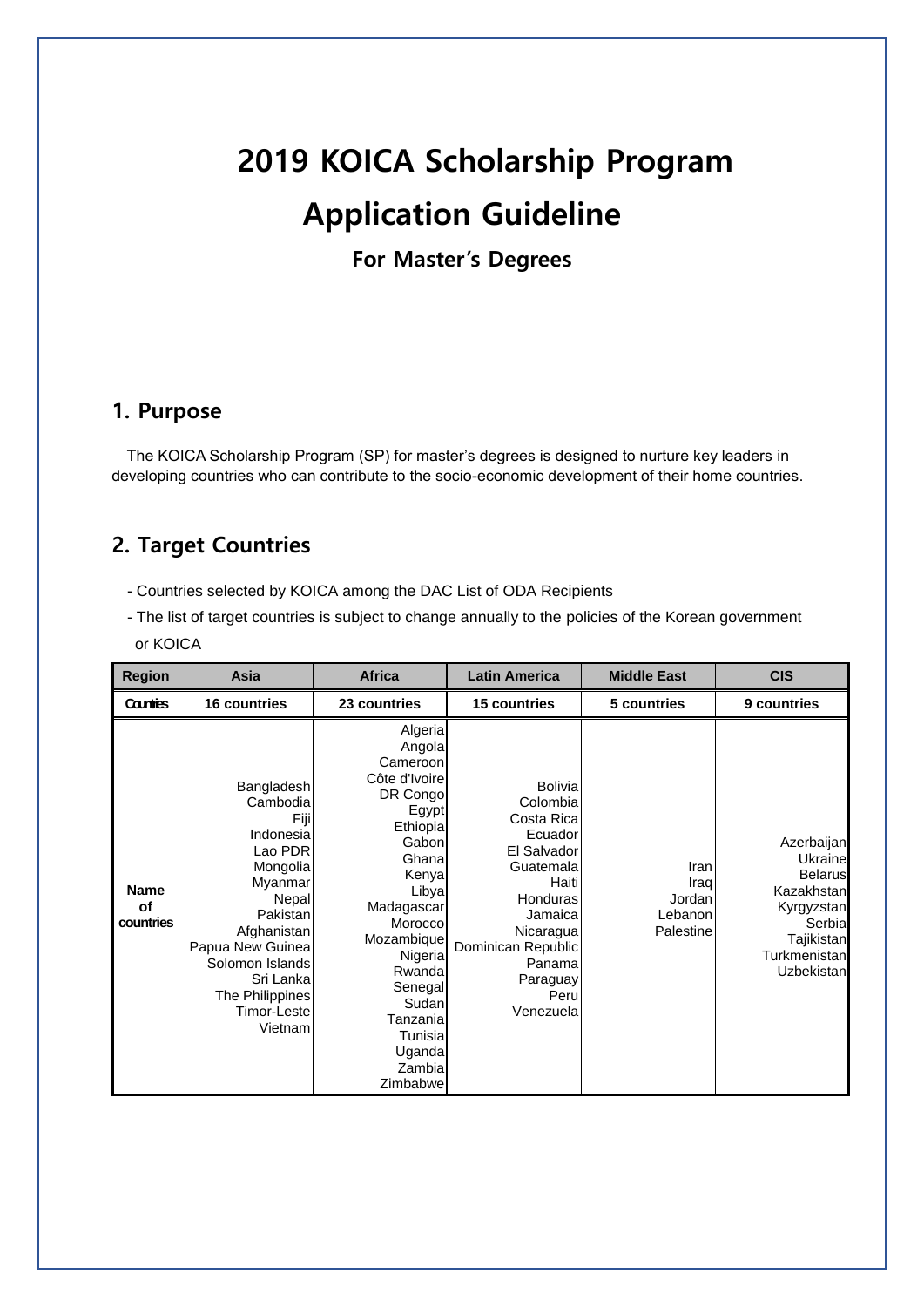# **3. Available Universities and Fields of Study**

| <b>Sector</b>      | <b>Course Title</b>                                   | <b>University</b>            |
|--------------------|-------------------------------------------------------|------------------------------|
| Governance         | <b>Urban Development Policy</b>                       | ChungAng Univ.               |
|                    | <b>Gender Equality Leadership</b>                     | Ehwa Womans Univ.            |
|                    | <b>Finance and Tax Policy</b>                         | Korea Univ.                  |
|                    | <b>Industry and Trade Policy</b>                      | KyungHee Univ.               |
|                    | <b>Public Management and Public Policy Reforms</b>    | Seoul National Univ.         |
|                    | <b>Public Administration (Local Government)</b>       | Sungkyunkwan Univ.           |
|                    | <b>Regulation Management for Economic Development</b> | Korea Development Institute  |
|                    |                                                       | School                       |
| <b>Rural</b>       | <b>Agricultural Engineering</b>                       | Hankyong National Univ.      |
| <b>Development</b> | <b>Agricultural Economics</b>                         | KangWon National Univ.       |
| <b>Sector</b>      | <b>Agricultural Production</b>                        | KyungPook National Univ.     |
|                    | Development of Fisheries Industry                     | PuKyong National Univ.       |
|                    | <b>Community Development</b>                          | Yonsei Univ. (Wonju campus)  |
| <b>Health</b>      | <b>Global Health Security</b>                         | Yonsei Univ.                 |
| Technology,        | <b>Energy Science and Policy</b>                      | Ajou Univ.                   |
| <b>Environment</b> | Techno-Entrepreneurship Competency based on           | HanDong Univ.                |
| & Energy           | <b>EE&amp;ICT Convergence</b>                         |                              |
|                    | Water Resources Management                            | Sungkyunkwan Univ.           |
|                    |                                                       | (Suwon Campus)               |
| <b>Education</b>   | <b>Global Education Leadership</b>                    | Korea National University of |
|                    |                                                       | Education                    |

Master's degree programs offered at the universities below.

**\*** All applicants can take only one course for application of KOICA SP program.

**\* For more details on the available** courses, refer to the Program Information of each course that

is available to access in the KOICA website (https://www.koica.go.kr/koica\_en/index.do)

#### **English webpage → Menu (Get involved → CIAT→ Scholarship Program → Application)**

\* Application guideline for 3 more courses will be provided during **early March** as below.

| <b>Sector</b>                               | <b>Course Title</b>                                           | <b>University</b>    |
|---------------------------------------------|---------------------------------------------------------------|----------------------|
| <b>Technology, Environment &amp; Energy</b> | <b>Global ICT Policy</b>                                      | Pusan National Univ. |
| Governance                                  |                                                               |                      |
| (Social Economy)                            | To be determined                                              |                      |
| <b>Technology, Environment &amp; Energy</b> | (in the middle of bidding process for selecting universities) |                      |
| (Climate Change Response)                   |                                                               |                      |

## **4. Qualifications**

Prospective applicants must meet all of the following conditions.

- (1) **Citizenship:** Be a citizen of the Scholarship Program target country.
- (2) **Government Nomination:** Be officially nominated by their governments.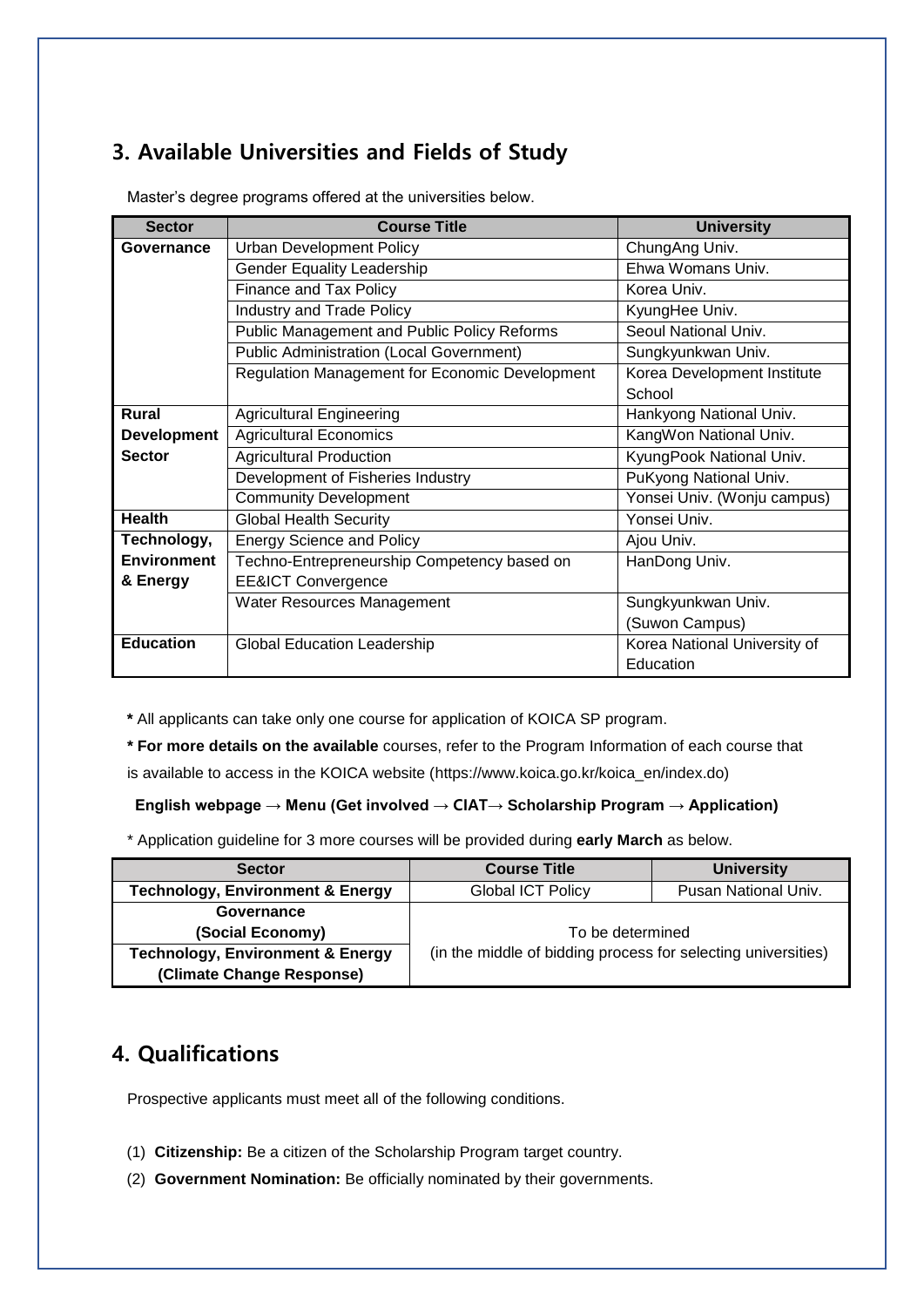-Be a government employee. With a minimum of 2 years of experience in the field of study

- \* Exception Applicants with an 'international development NGO' background may apply for the program with two letter of recommendations:
	- Your government office; and
	- -Korean Embassy, world widely known NGO, an UN-associated organizations, or the KOICA Organization within your region.
- (3) **AGE:** (Preferable) be under age 40 as of February 1, 2019.
- (4) **Health:** Be in good health, both physically and mentally.
	- Those with disabilities, but in good mental and physical health, are eligible to apply.
	- Those with severe illness are NOT ELIGIBLE to apply.
- (5) **Level of Education:** Have a completed Bachelor Degree or an equivalent to college / university level Educational background.
	- \* Some program have specific qualifications in terms of level of education, and refer to Program Information of each program.
- (6) **English Proficiency:** Have a good command of both spoken and written English in order to take classes conducted entirely in English and to be able to write academic reports and theses in English.

(7) Not be a person who has withdrawn from KOICA's scholarship program.

- \* Person belonging to the institution in which candidates submitted false documents and returned to his / her country arbitrarily in the middle of SP program cannot apply.
- (8) Have not participated in KOICA's scholarship program or any of the Korean Government's Scholarship Program before (Master's degree program).
- (9) and other qualifications from university you are going to apply (refer to the Program Information)

| <b>Supports</b>                                                                                                                                                                    | <b>Amounts</b>                          | <b>Note</b>                                                                                                                                                                                                                                                                 |
|------------------------------------------------------------------------------------------------------------------------------------------------------------------------------------|-----------------------------------------|-----------------------------------------------------------------------------------------------------------------------------------------------------------------------------------------------------------------------------------------------------------------------------|
| Air Fare                                                                                                                                                                           | Actual amount paid                      | - Cannot be borne by KOICA in special<br>circumstances like when a participant<br>violates academic regulations<br>- Not borne by KOICA when a participant<br>Temporarily leave to his/her home country during<br>the training period<br>- Except for above, borne by KOICA |
| <b>Tuition Fees</b>                                                                                                                                                                | Full amount required by a<br>university | - Borne by a training institute                                                                                                                                                                                                                                             |
| Part of the expenses needed<br>for study visits, workshops,<br><b>Extracurricular</b><br>Korean language classes and<br><b>Activities</b><br>others, except for regular<br>classes |                                         | - Amount borne by a school varies<br>- Part of the expenses can be borne by<br>participants, and the amount varies among<br>training institutes                                                                                                                             |
| <b>Monthly</b><br><b>Allowance</b>                                                                                                                                                 | KRW 999,000 per month                   | - It includes expenses for meals, books and<br>study supplies if needed<br>- Same amount will be provided per month<br>- If a participant cannot participate in the<br>course for specific reasons like temporary                                                           |

# **5. Support Service (Scholarship Benefits)**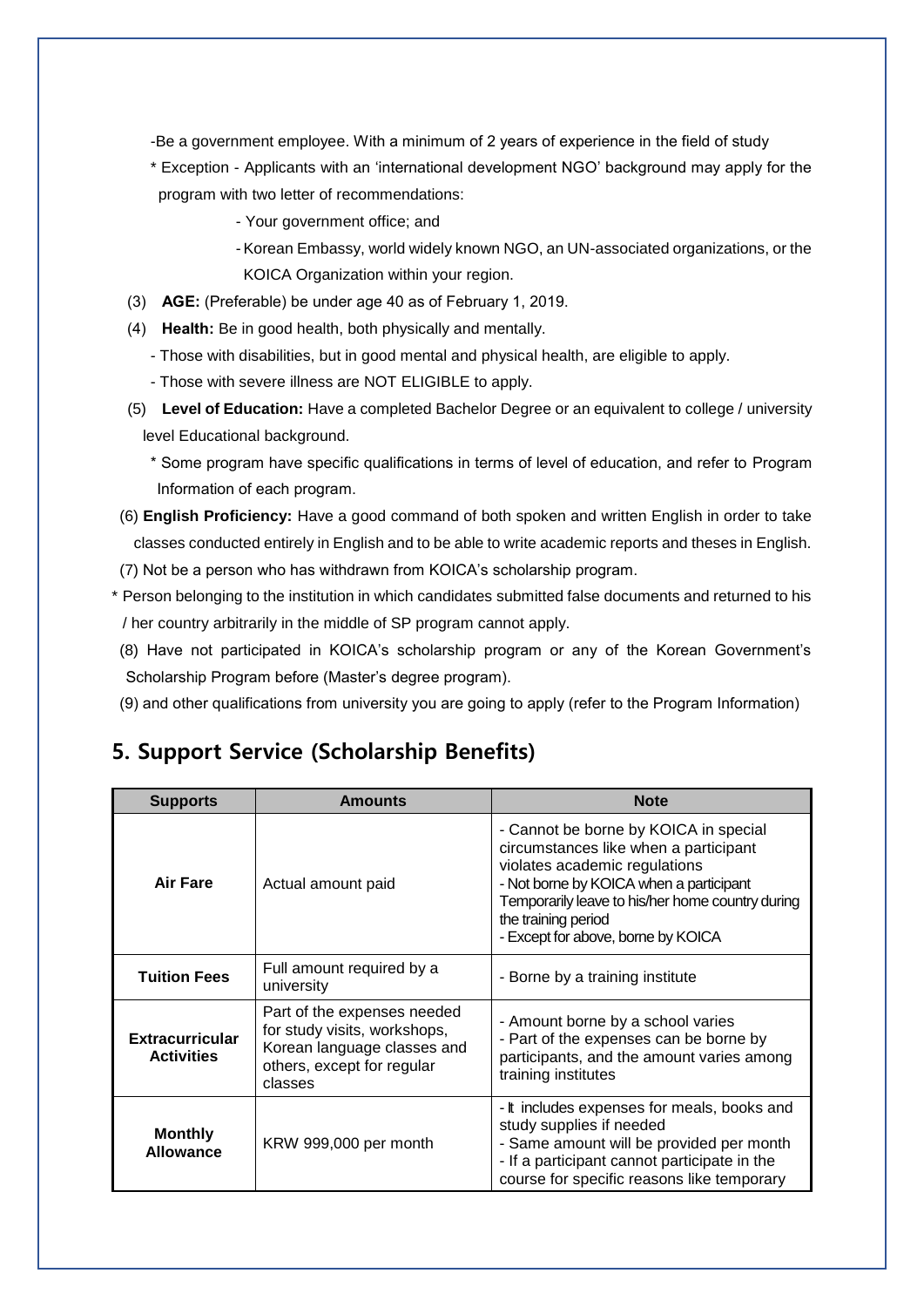|                                                   |                    | leave to his/her home country, the<br>allowance for that month shall be prorated<br>for the corresponding number of days<br>studies in Korea (KRW 33,300/day).<br>* The amount deducted (33,300/day) is the<br>same regardless of how many days are in<br>the month. |
|---------------------------------------------------|--------------------|----------------------------------------------------------------------------------------------------------------------------------------------------------------------------------------------------------------------------------------------------------------------|
| Accommodation                                     | Actual amount paid | - Electricity and other utility fees shall not be<br>covered.<br>- Cost for cleaning, laundry or exchange of<br>bedding shall not be covered.<br>- Except for above, borne by a training<br>institute                                                                |
| <b>Settlement</b><br><b>Allowance</b>             | KRW 600,000        | - Expenses needed to enter Korea, such as<br>visa fee, alien registration card issuing fee<br>and others<br>- Borne by a training institute                                                                                                                          |
| <b>Scholarship</b><br><b>Completion</b><br>Grants | KRW 300,000        | - EMS and other expenses needed for<br>returning home (e.g. cost for sending<br>materials)<br>- Borne by a training institutes before<br>departure                                                                                                                   |
| <b>Insurance</b>                                  | Actual cost paid   | - Expenses for insurance contracts during<br>stay in Korea<br>- Borne by KOICA                                                                                                                                                                                       |

- **\*** Notes
	- -KOICA arranges and pays for the participant to travel to and from Korea. KOICA will cover economy class, round-trip airfare.
	- -If a participant wants to change the flight itineraries, they should pay the additional airfare.
	- -The participant is responsible for the issuance of an appropriate visa (which must be the 'Study Abroad Visa [D-2]) necessary for this Scholarship Program.

# **6. Selection Procedures**

| <b>Period</b> | <b>Procedures</b>  | <b>Details</b>                                                  |
|---------------|--------------------|-----------------------------------------------------------------|
| March 13,     | <b>Application</b> | [Application package submission]                                |
| 2019          |                    | - Application deadline (to KOICA regional office) : March       |
|               |                    | 13, 2019                                                        |
|               |                    | - Prepare all required documents for your admission package     |
|               |                    | and fill out the 'Document Checklist'.                          |
|               |                    | - Submit the application package (including both university and |
|               |                    | KOICA application forms and other required documents) to        |
|               |                    | KOICA regional office by the submission date.                   |
|               |                    | - Original copies should be sent to university before the phone |
|               |                    | interviews.                                                     |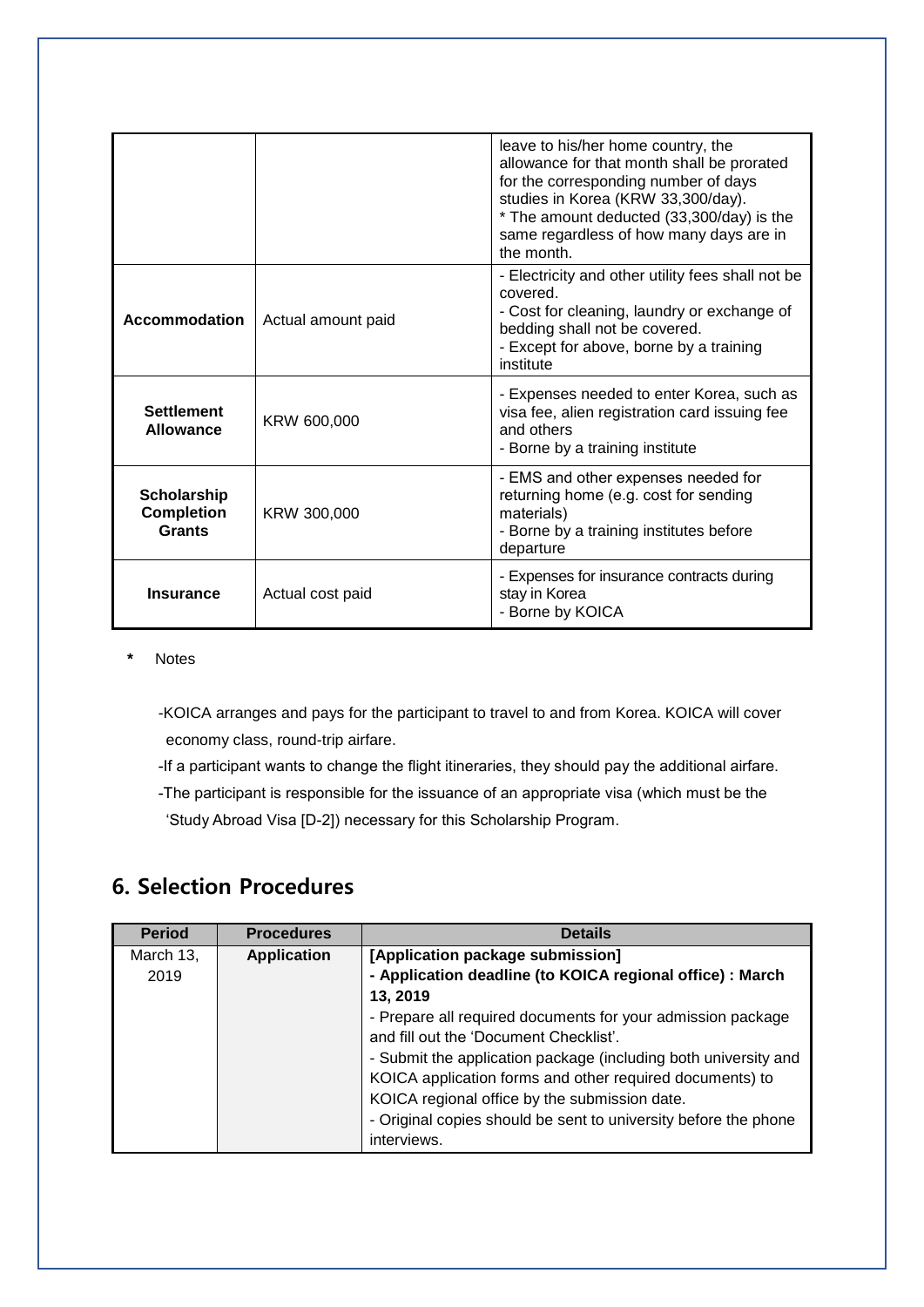| March 20  | On-site                | - Participate in an on-site interview by KOICA regional office. If                                                       |  |
|-----------|------------------------|--------------------------------------------------------------------------------------------------------------------------|--|
| -March 22 | Interview(KOICA)       | an applicant lives in a country where the KOICA regional office                                                          |  |
| (TBC)     |                        | does not exist or lives far from the capital city, he / she can be                                                       |  |
|           |                        | interviewed by phone after consulting with the KOICA regional                                                            |  |
|           |                        | office.                                                                                                                  |  |
| April 1   | <b>Document</b>        | [1 <sup>st</sup> round : Document Screening]                                                                             |  |
| -April 12 | <b>Screening</b>       | -Applicants nominated by the KOICA regional office as a result                                                           |  |
|           |                        | of the on-site interview and have submitted their application                                                            |  |
|           |                        | packages are considered for document screening.                                                                          |  |
|           |                        |                                                                                                                          |  |
|           | <b>Result of</b>       | -University conducts document screening.<br>-The result for the 1 <sup>st</sup> round selection will be announced to the |  |
| April 17  |                        |                                                                                                                          |  |
|           | <b>Document</b>        | applicants.                                                                                                              |  |
|           | <b>Screening</b>       | [Preparation for the 2 <sup>nd</sup> round]                                                                              |  |
|           |                        | - Details of the interview including the interviewee list will be                                                        |  |
|           |                        | sent to the KOICA regional office and interview arrangements                                                             |  |
|           |                        | will be made respectively.                                                                                               |  |
| April 18  | <b>Interview</b>       | [2 <sup>nd</sup> round : Phone Interview]                                                                                |  |
| -May 8    |                        | - University conducts the second round (interview) according                                                             |  |
|           |                        | to the interview schedule.                                                                                               |  |
|           |                        | - Schedule for phone interview will be notified individually by                                                          |  |
|           |                        | the KOICA regional office with 2-3 day notice in advance.                                                                |  |
|           |                        | - KOICA HQs announces the result of interview to the KOICA                                                               |  |
|           |                        | regional office: May 13                                                                                                  |  |
| May 14    | <b>Medical Checkup</b> | [3rd round : Medical Check-up]                                                                                           |  |
| -June 14  | (Local)                | - Applicants who successfully pass the 2 <sup>nd</sup> round                                                             |  |
|           |                        | must take the Medical Check-up at the designated                                                                         |  |
|           |                        | institution.                                                                                                             |  |
|           |                        | -The detailed guideline of the medical check-up and list of the                                                          |  |
|           |                        | designated medical institution will be notified after passing the                                                        |  |
|           |                        | interview successfully.                                                                                                  |  |
|           |                        | - Examination cost, Transportation and                                                                                   |  |
|           |                        | accommodation fees will NOT be reimbursed.                                                                               |  |
|           |                        | - KOICA will not pay for the treatment necessary                                                                         |  |
|           |                        | after the examination.                                                                                                   |  |
|           |                        | - KOICA announces the result of Medical Checkup.                                                                         |  |
| June 21   | <b>Admission</b>       | - Admissions results will be notified to the regional KOICA                                                              |  |
|           | <b>Notification</b>    | offices.                                                                                                                 |  |
|           |                        |                                                                                                                          |  |
|           |                        | - KOICA informs the participants of their scheduled entry to                                                             |  |
|           | <b>Entry to Korea</b>  | Korea.                                                                                                                   |  |
| August    | <b>Medical Checkup</b> | [4 <sup>th</sup> round: Medical Check-up]                                                                                |  |
|           | (In Korea)             | - Applicants who successfully entering to Korea must take the                                                            |  |
|           |                        | Medical Check-up again at the designated medical                                                                         |  |
|           |                        | institution.in Korea                                                                                                     |  |
|           |                        | - Examination cost will be provided by KOICA.                                                                            |  |
|           |                        | - If the participants are disqualified for long-term stay by                                                             |  |
|           |                        | the medical checkup in Korea, the participants may have                                                                  |  |
|           |                        | to return to their home country.                                                                                         |  |
|           |                        | - KOICA announces the result of Medical Checkup and will                                                                 |  |
|           |                        | share it with participants to support their own health care.                                                             |  |
|           |                        |                                                                                                                          |  |